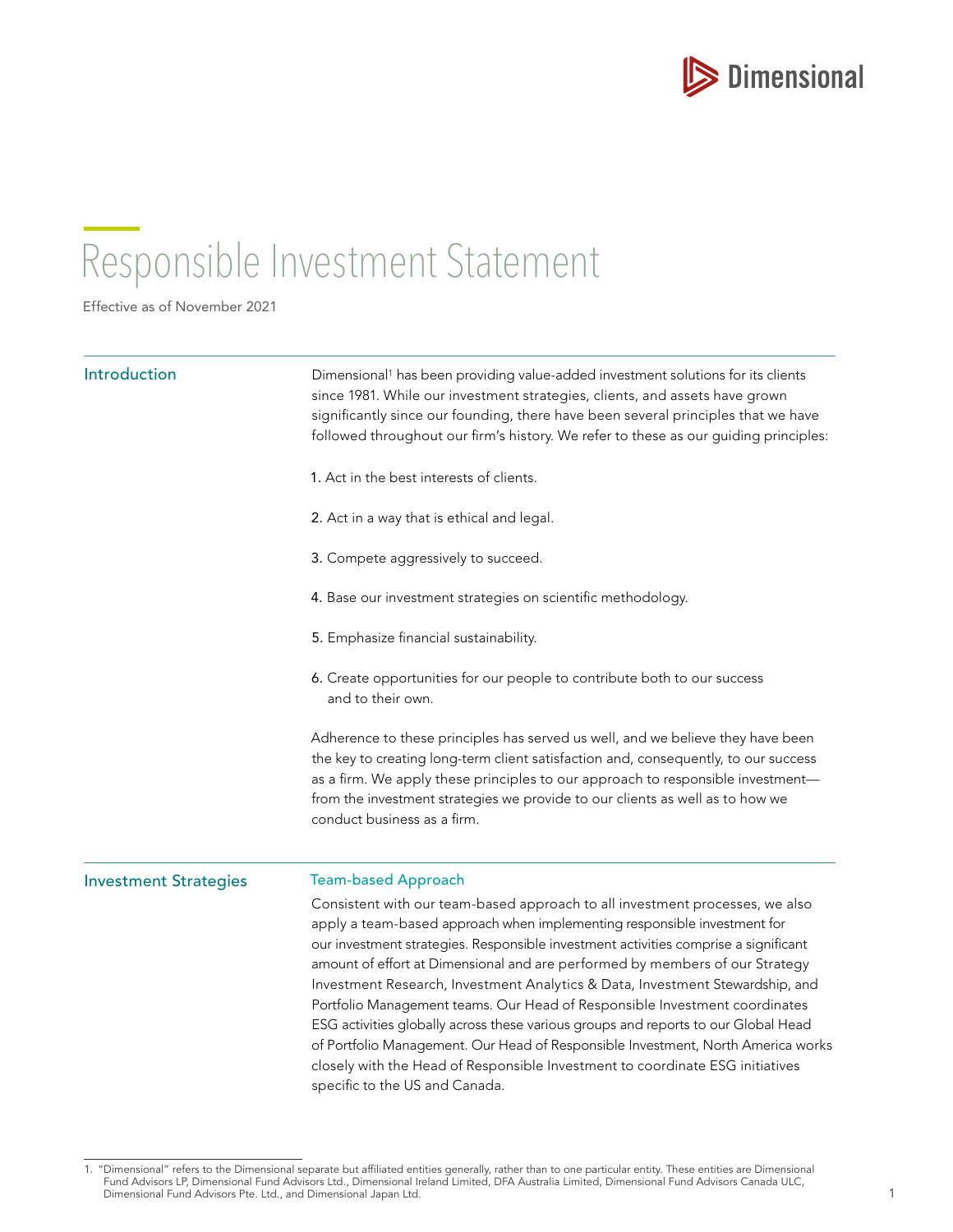## Investment Philosophy and Principles

Dimensional's investment philosophy is based on the belief that in liquid capital markets, prices reflect all publicly available information. This includes, but is not limited to, information about a portfolio company's strategy, financial and non-financial performance, risk, capital structure, social and environmental impact, and corporate governance. As such, we believe that prices of securities reflect the aggregate risk and return expectations of investors and that competition among market participants drives prices toward fair value.

Even though we believe that market prices reflect a company's ESG practices, we also believe that ESG criteria can still be used to manage risk and/or improve investment returns for our clients. In particular, we believe that:

- **Portfolios should integrate ESG considerations to manage risks. In addition,** where clients desire investment solutions that also target measurable ESG outcomes, investment managers should carefully integrate ESG so that the loss of diversification due to ESG considerations does not materially impact expected returns.
- **Stewardship activities may improve realized returns through higher future cash** flows to shareholders or a lower discount rate applied by the market.
- ESG encompasses a broad range of issues. We seek to understand the research and available data on these issues to assess which ones are relevant to consider in our investment strategies.
- ESG risks and their potential impact on the future cash flows of companies are reflected in current market prices. We know of no compelling evidence that suggests companies with better ESG profiles offer higher expected returns than companies with worse ESG profiles, after controlling for known drivers of return. This does not, however, preclude us from using ESG data to add value for our clients.

#### ESG Investment Processes and Strategies

We reflect the above beliefs about ESG by broadly integrating ESG considerations across our investment strategies, as well as by offering dedicated equity and fixed income strategies that seek to accomplish specific ESG-related outcomes.

#### ESG INTEGRATION

Our investment processes integrate ESG considerations for risk management purposes. We start by designing our portfolios using the following investment principles:

- target drivers of return supported by robust research;
- diversify across issuers, sectors, and countries, where applicable;
- onsider information in prices every day; and
- **systematically implement portfolios by thoughtfully balancing expected returns,** costs, and risks.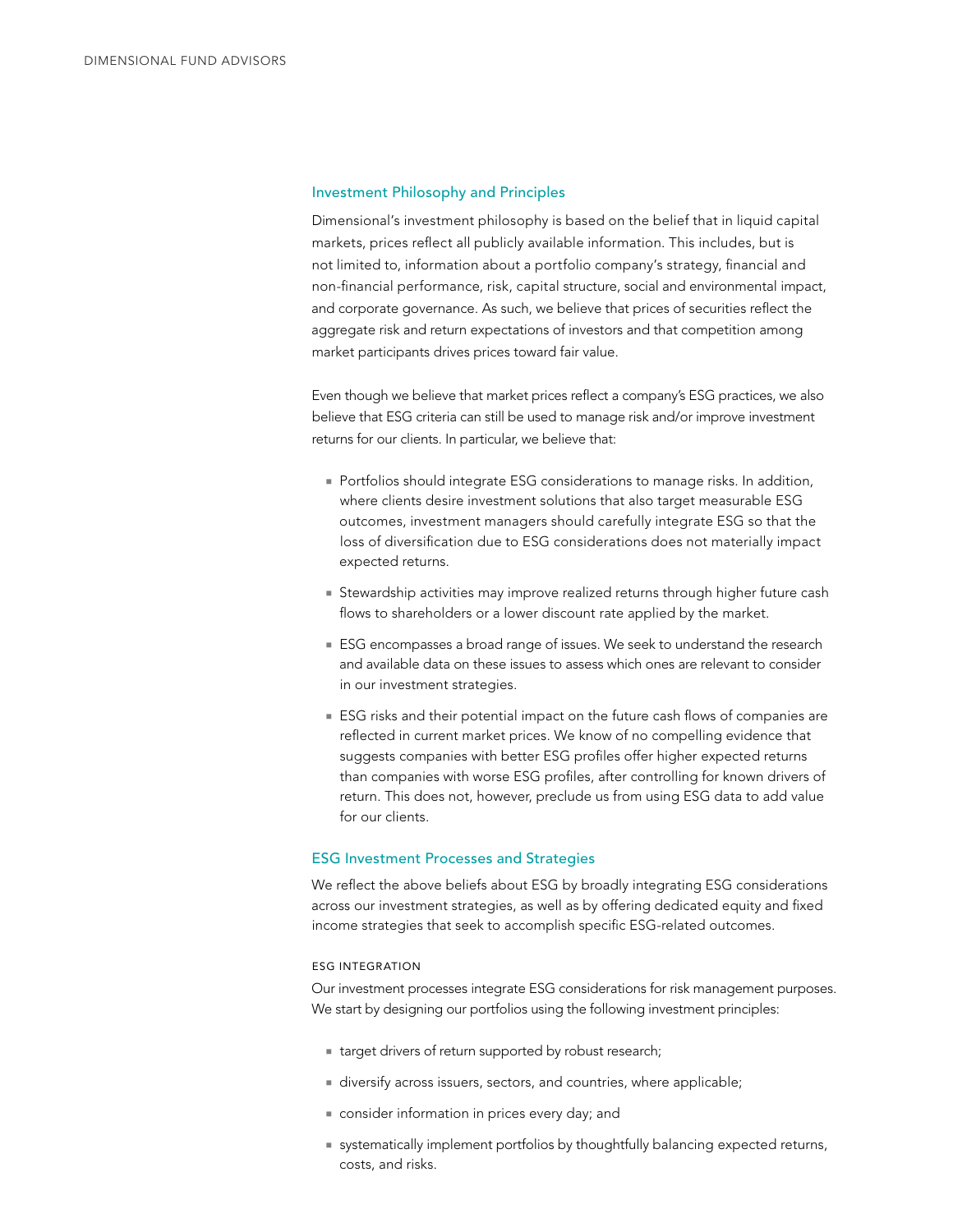While this approach uses diversification to reduce idiosyncratic risks, including ESG-related risks, we also apply an additional layer of ESG-specific risk management. For instance, we may exclude closely held companies from our universe of eligible securities, since companies with large strategic shareholders may not represent the interests of a broad set of shareholders. We may also choose not to purchase companies when, based on public information, we believe there is a heightened concern of fraudulent or other behavior or situations that may make company financial statements no longer reliable. We also conduct daily news checks to identify portfolio companies involved in controversies, including those with respect to environmental or social issues, which may have a significant impact on company financials. These companies may be placed on a temporary halt from further purchases and/or referred to our Stewardship team for engagement. We believe these additional processes provide another element of risk management that incorporates ESG considerations.

#### ACTIVE OWNERSHIP

Our role as investment advisors for clients does not end once we invest in a security. Rather, our Investment Stewardship team advocates for best-in-class governance practices, including oversight of material ESG-related risks, as we believe that improved governance practices may result in higher realized returns through higher future cash flows to shareholders or a lower discount rate applied by the market. Our stewardship efforts include engagement, $2$  proxy voting, and participation in industry events and organizations. See our Investment Stewardship Statement and Annual Stewardship Report for more information on our active ownership activities.

## TARGETED ESG STRATEGIES

We offer targeted sustainability and social strategies that use ESG integration and add a greater level of focus on ESG criteria by pursuing specific ESG outcomes. These strategies use innovative processes to incorporate ESG considerations into broadly diversified, value-added systematic investment solutions.3 This is demonstrated by our track record managing sustainable and socially screened strategies, now covering over a decade since the launch of our first socially screened strategy in a commingled account in 2006.

Our sustainability strategies seek to lower exposure to companies that may have a detrimental impact on the environment while continuing to seek higher expected returns by focusing on known drivers of expected returns. We learn from leading climate researchers which issues are most relevant to environmental impact or impose significant external costs to be borne by future generations. Currently, most of these issues are related to greenhouse gas (GHG) emissions, which is why our sustainability strategies focus heavily on reducing exposure to companies with high GHG emissions or reserves that enable future GHG emissions. Using data collected by Dimensional and research from independent third-party vendors on company business practices, we systematically evaluate companies with regard to sustainability. Investment in those companies is emphasized, reduced, or excluded based on how

<sup>2.</sup> Dimensional acquires securities on behalf of its clients solely for the purpose of investment and not with the purpose or intended effect of changing or influencing the control of any portfolio company.

<sup>3.</sup> The implementation of certain of Dimensional's sustainability strategies is protected by U.S. Patent Nos. 7,596,525 B1, 7,599,874 B1 and 8,438,092 B2.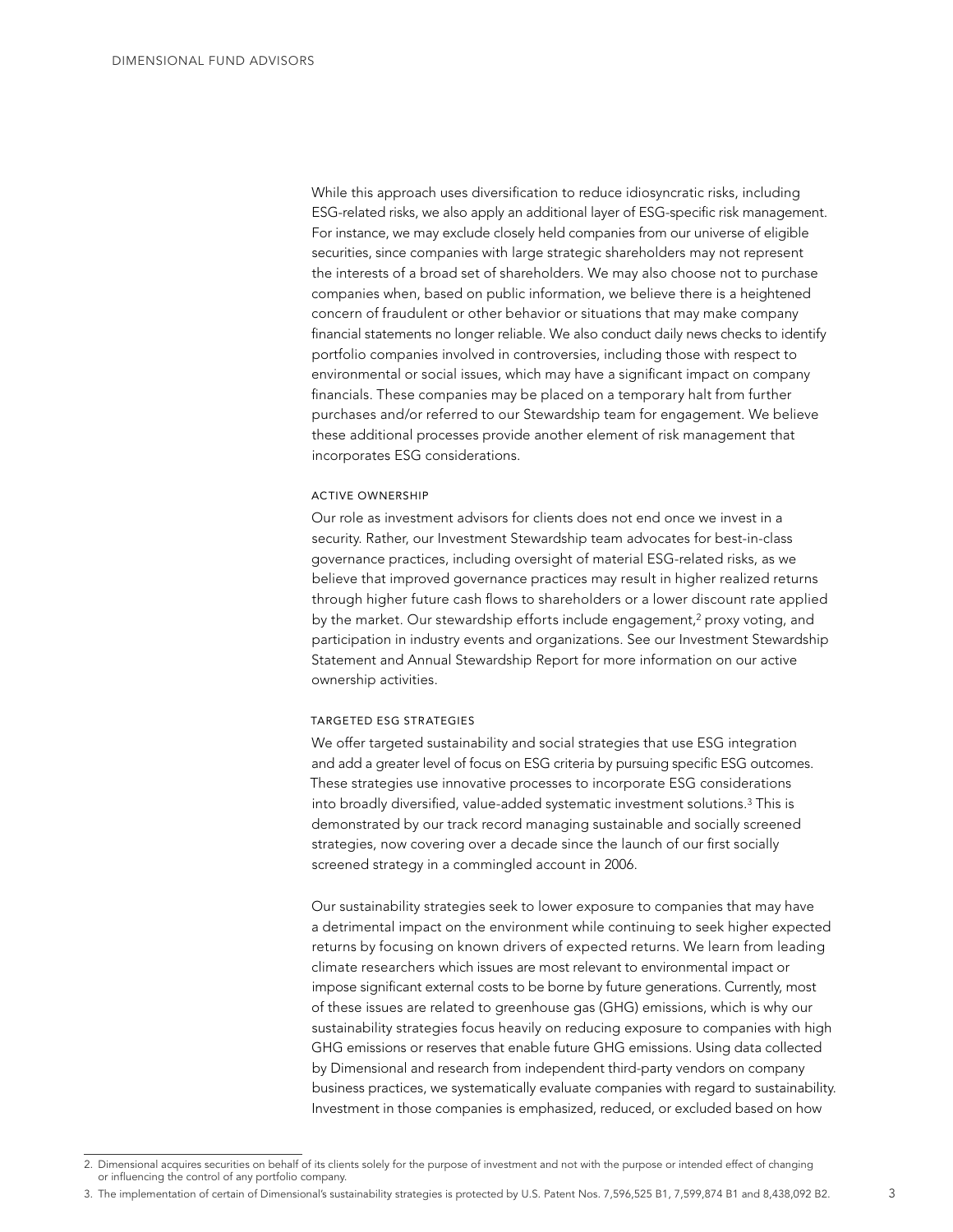they fare on key sustainability metrics, including the primary sustainability impact considerations of high greenhouse gas emissions or reserves that may produce those emissions. Dimensional's approach to sustainability can offer investors the ability to pursue their sustainability and investment goals simultaneously.

Our social strategies seek to incorporate specific social considerations by identifying and screening companies that reflect the values of clients who invest in those strategies. Dimensional may use research from independent third-party vendors, depending on the requirements of each portfolio, to systematically exclude restricted securities.

We regularly evaluate the potential launch of additional sustainability or social strategies that may help meet client needs. In 2020, we launched three new sustainability portfolios. Please see the offering documents for our sustainability and social strategies for more details on their ESG-related goals.

#### Contribution to the Industry

In conjunction with our investment work on behalf of clients, we also seek to improve how the investment industry functions. These efforts include, but are not limited to, working with regulators to improve market mechanisms, supporting transparency, and protecting the interests of our clients throughout the investment process. We have provided input to regulators on many occasions in an effort to help improve market mechanisms. For instance, we provided feedback to the US Securities and Exchange Commission ("Commission") on a pilot program for wider bid-ask spreads for small cap issuers, strongly advocating against the proposed practice. After the pilot program, the Commission discontinued the proposed changes, recognizing that lower bid-ask spreads were ultimately beneficial to investors. More recently, we advocated strongly against proposed changes that would have delayed reporting of certain larger bond trades through TRACE4 as we believe these changes would hurt investors by decreasing market transparency. We participated in calls with the Investment Company Institute (ICI) as well as in a meeting with the Commission to voice our opposition. While the issue is not officially settled, it now appears that the proposal will not be moving forward. We believe we were able to make a difference by representing the interests of bond investors on this matter. We also wrote the Commission to oppose proposed regulations that would undermine the delivery of accurate, transparent, and independent proxy voting advice without undue delay or cost to market participants. The Commission ultimately carved back from its original proposals, which we believe would otherwise have had a negative effect on the ability of investors to receive independent and timely information from proxy research.

<sup>4.</sup> FINRA's Trade Reporting and Compliance Engine (TRACE) provides information to investors and other market participants about secondary market trades in corporate bonds and other debt securities.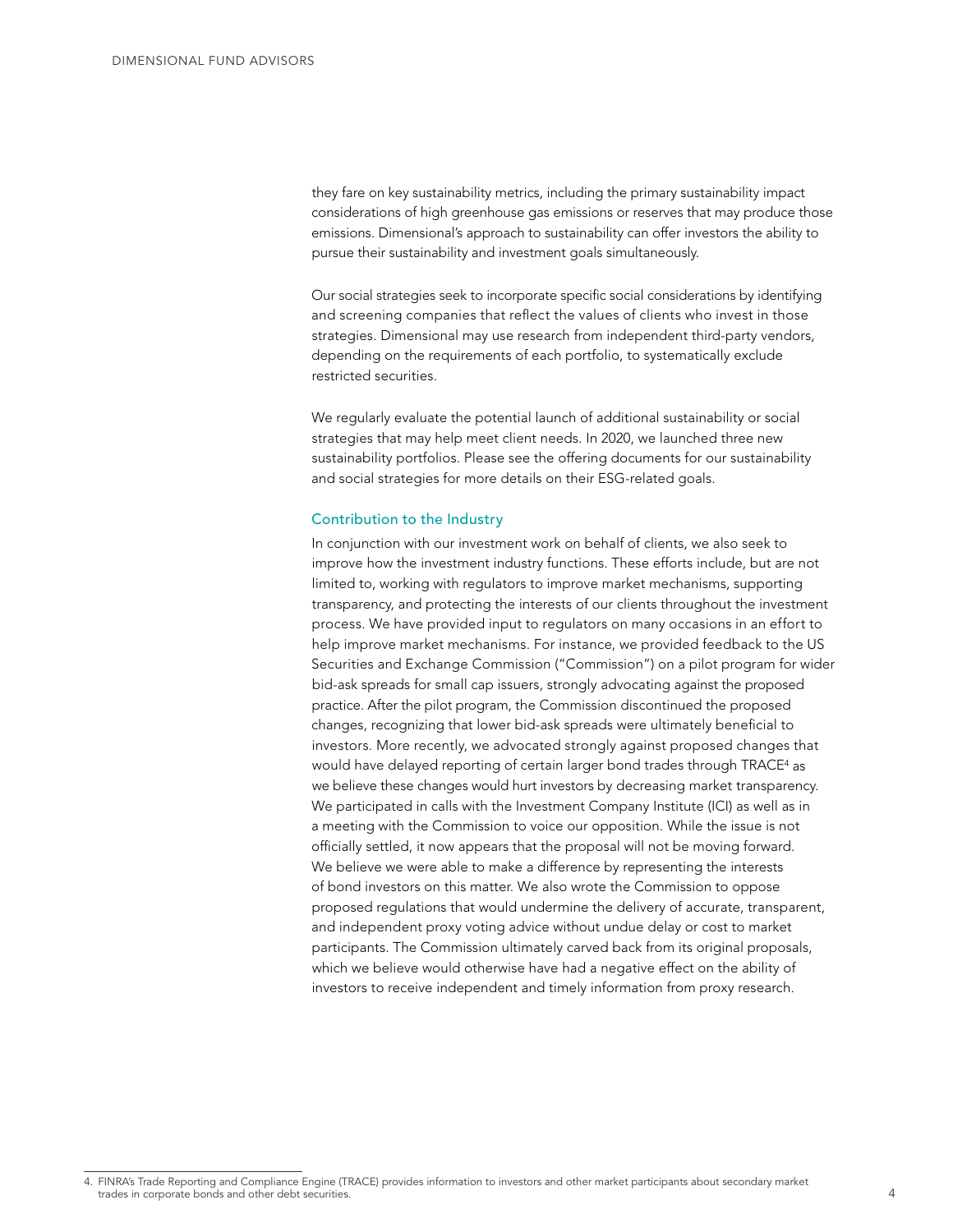We have also dedicated significant time and resources to participating in the efforts of the ICI, the largest global organization representing investment companies. Senior officers at Dimensional have served on the Board of Governors of the ICI as well as participated in the ICI's ESG working groups to help improve regulation on ESG disclosure, both in the US and abroad.

In addition, we have regularly increased transparency through our own stewardship activities. We provide regular reporting on our proxy voting activities and began producing an Annual Stewardship Report in 2019. We also monitor portfolio companies and, where appropriate, support efforts to increase their disclosure on how they oversee material risks, including those related to environmental or social issues.

Dimensional also conducts research into ESG-related topics. In 2020, we published research on the economics of climate change<sup>5</sup> as well as the results of our study on the relation between company-level GHG emissions and company financials and the expected returns of a company's stocks and bonds.<sup>6</sup> We also host a number of ESG conferences and events globally to help educate employees, financial advisors, wealth managers, and consultants on topics related to sustainability investing.

## Corporate Social Responsibility

We also take corporate social responsibility into account for our own activities as a business. This applies to stakeholders such as our clients, employees, facilities, operations, and the local communities and overall industry that we operate in.

## **Clients**

Dimensional's success is predicated on providing excellent services and investment solutions to our clients. We invest significantly in our clients' experience and have regularly been recognized for providing outstanding client service. There is a reason this is our first guiding principle, and we believe it has been the key to our success as a firm.

## Employees

Another guiding principle of Dimensional is to create opportunities for our people to contribute both to the firm's success and to their own. Dimensional continues to invest heavily in its employees, from recruiting to training, as well as development and retention.

In particular, we are committed to creating and fostering an environment that attracts, develops, and retains the most talented, qualified employees from different backgrounds—from both inside and outside the financial services industry. We work hard to continually expand the depth and breadth of our professional talent pool. For example, for both 2019 and 2020 combined, approximately 38% of our campus outreach events targeted diverse audiences.

<sup>5.</sup> Joseph Chi, Mathieu Pellerin, and Jacobo Rodriguez, "The Economics of Climate Change" (white paper, Dimensional Fund Advisors, October 20, 2020).<br>Available at SSRN: <https://ssrn.com/abstract=3715848> or http://dx.doi.org

<sup>6.</sup> Wei Dai and Philipp Meyer-Brauns, "Greenhouse Gas Emissions and Expected Returns" (white paper, Dimensional Fund Advisors, October 19, 2020). Available at SSRN: *<https://ssrn.com/abstract=3714874>* or *<http://dx.doi.org/10.2139/ssrn.3714874>*.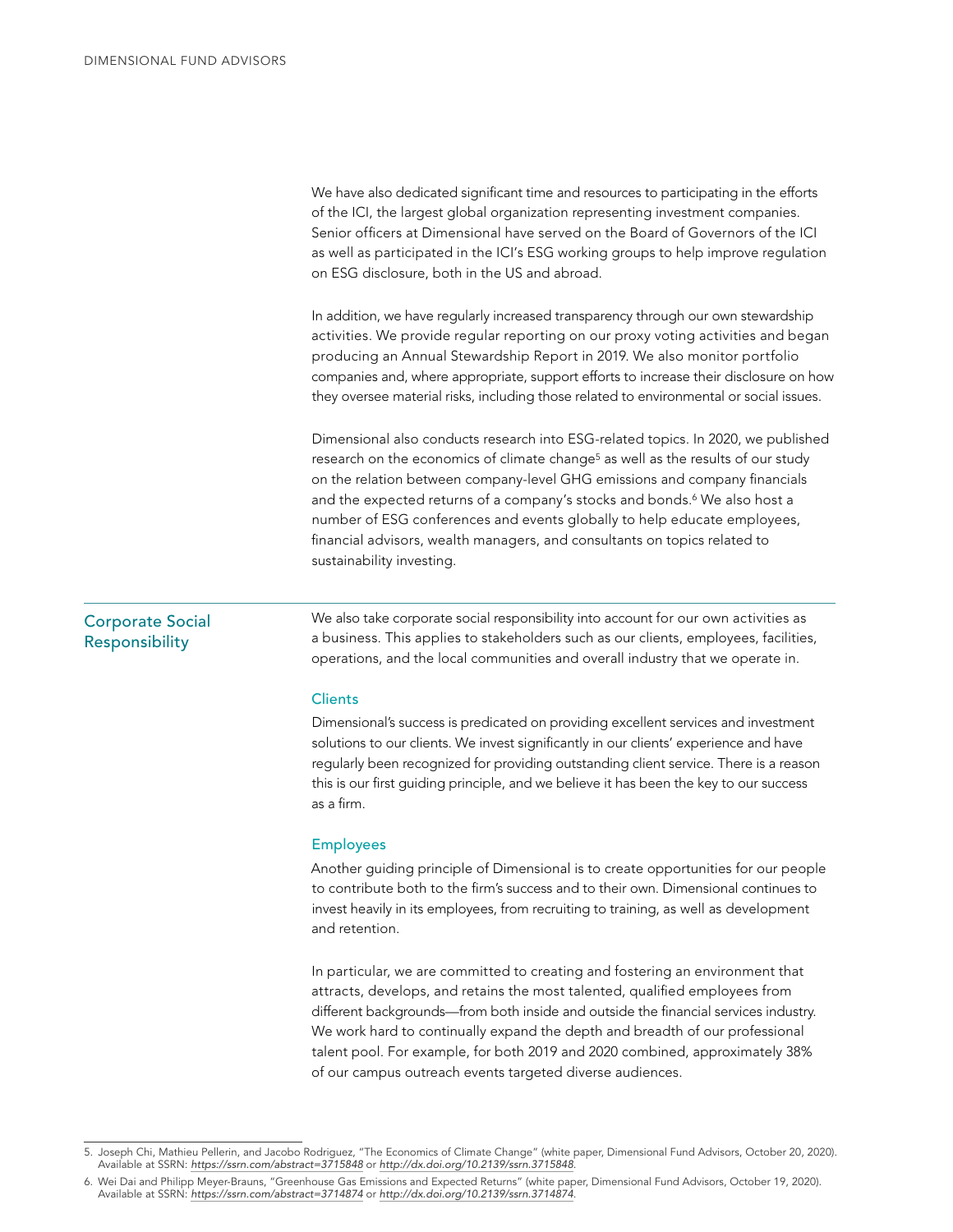In addition to targeted outreach, Dimensional also aims to provide an inclusive experience for candidates who seek out the firm themselves. We use genderneutral language and focus on specific qualifications in job descriptions to help ensure applicants from diverse backgrounds are not dissuaded from applying. In 2019, Dimensional began using software to analyze job descriptions to ensure neutral and inclusive language. Online training for interviewers and hiring managers also includes anti-bias training and interview best practices for consistent and equitable evaluation across all candidates. We conduct ongoing reviews of new technologies and platforms that help reach diverse audiences, such as focusing on women returning to the workforce or other underrepresented populations.

Additionally, we remain focused on fostering a meritocratic, inclusive environment that further helps us attract and ultimately retain top talent from all backgrounds. In September 2019, Dimensional created a Diversity and Inclusion Executive Council under the sponsorship of our Co-CEOs. The Council is composed of seniorlevel executives across Dimensional's global organization and is chaired by our Deputy Head of Global Human Resources. The Council is charged with assessing the firm's needs, examining best practices, and helping form a strategy that aims to identify means of increasing awareness and ensuring an inclusive work environment. Our gender statistics (as of December 31, 2020):

- 42% of global hires for both calendar years 2019 and 2020, combined, were women.
- n 2020, 31% of our executives, 35% of all employees, and 39% of employees with less than five years of tenure were women.

Another initiative we have undertaken to invest in our employees is establishing "Dimensional University," a formal curriculum to further the education of our employees and prepare them for continued success within our organization. The curriculum includes courses in investments, sales, management and leadership, and firm culture and history, and includes almost 100 hours of education provided by senior leaders and external consultants.

## Facilities and Operations

We seek to understand the impact of our business operations on the environment and develop offices, plans, and processes that minimize those impacts. A majority of Dimensional's employees are based in our corporate headquarters in Austin and our office in Charlotte. These two offices are the only sites owned by Dimensional and have each received awards for sustainability excellence. Dimensional's Austin headquarters received a three-star rating from Austin Energy Green Building, and our Charlotte office was certified LEED Gold.

As part of our continuing efforts to improve our sustainability practices, we have been reviewing our own carbon footprint and exploring ways to reduce it. We also became public supporters of the Task Force on Climate-Related Financial Disclosures (TCFD) in March 2020.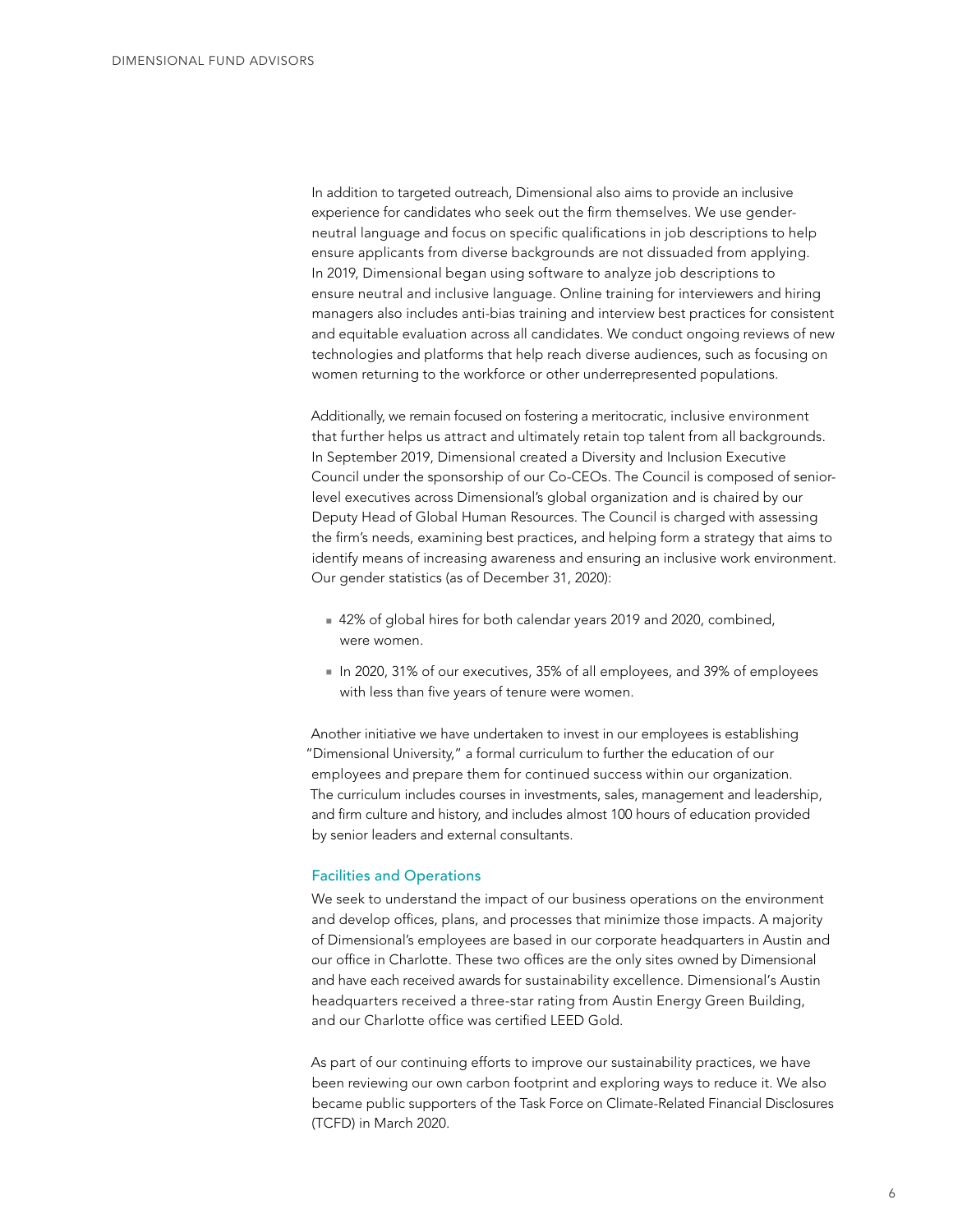In 2021, Dimensional received Climate Neutral certification from South Pole, a leading climate solutions provider, with respect to Dimensional's worldwide operations.7 This certification recognized that Dimensional has offset its Scope 1, 2, and 3 operational GHG emissions<sup>8</sup> for 2020 by purchasing carbon offsets through South Pole. Dimensional also intends to continue exploring how to further reduce its carbon footprint.

## Local Community and Industry Involvement

As part of our commitment to the communities that we serve and in which we operate, we seek opportunities to make a positive difference by working with local as well as industry-wide organizations.

In 2019, our employees participated in numerous local community events with such organizations as the Salvation Army, food banks (including Second Harvest and Central Texas), Junior Achievement, and the Red Cross. In total, Dimensional employees volunteered over 1,400 hours to these events, helping to improve their local communities.

In 2020, we launched a global community engagement program, Dimensional Driven, which aims to strengthen our ties to local organizations that strategically align with our broader purpose as a firm. This includes supporting and working with organizations that promote financial education, strive to make a positive impact, and promote the advancement of the arts and sciences.

Outside of local organizations, we also continued to expand our support for, and participation in, several industry programs that focus on underrepresented talent. This may be through specific universities, such as Cornell's Women in Investing Conference or Chicago Booth Women in Investment Management. Since 2013, Dimensional has also worked with the Robert S. Toigo Foundation, which focuses on career advancement and increased leadership of underrepresented talent in the financial services industry. In addition to annually participating in Toigo's spring Catapult event, Dimensional hosted Toigo's Fall Apex, its marquee annual leadership conference, in 2014, 2016, and 2019 and is in discussions about hosting again.

Dimensional also established a Women in Wealth Community in 2015, which continues to grow in membership, reach, and impact. The Community's purpose is to help financial advisors better address the needs of women clients and incorporates women-centered workshops, key industry events, customized strategy, and communication sessions and educational collateral. The Community had approximately 700 participants across the US as of December 31, 2020, and in calendar year 2020, the Community hosted over 80 workshops, webinars, strategy sessions, discussion groups, and other industry events.

<sup>7.</sup> The South Pole Climate Neutral Operations certification relates only to Dimensional's internal operations and its contributions to offset the impacts of its operational greenhouse gas emissions and not to any professional investment advisory services or investment management activity.

<sup>8</sup>. Scope 1, 2, and 3 emissions are defined by the Greenhouse Gas Protocol Corporate Accounting and Reporting Standard. The South Pole Climate Neutral Operations certification fully accounts for Scope 1, 2, and 3 emissions, other than Scope 3, Category 15: Investments, which are emissions from holdings in investments solutions managed by the firm.